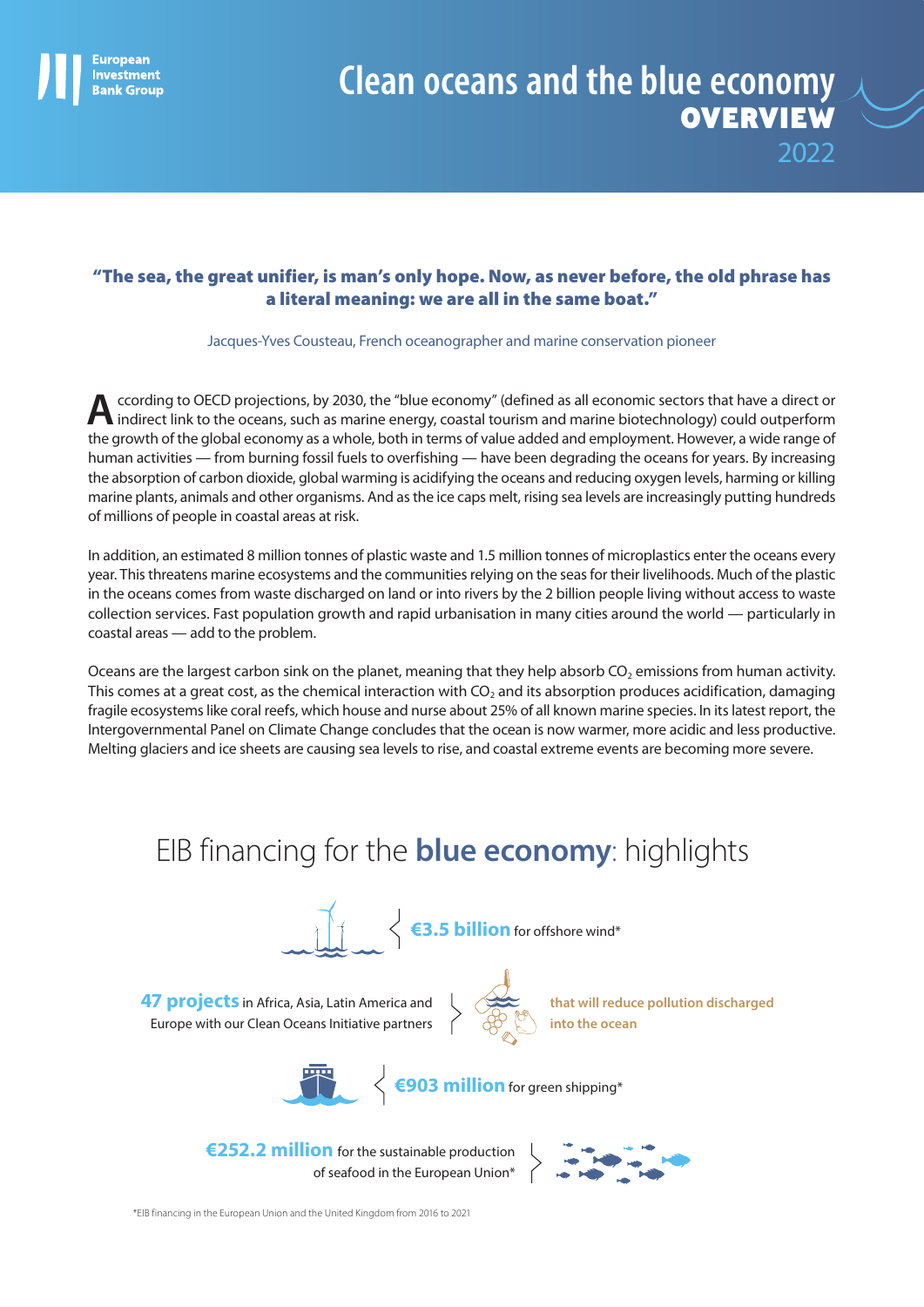## FACTS AND FIGURES

Keeping the oceans clean and healthy is crucial for sustainable development and reducing poverty. This is reflected in the Sustainable Development Goals (SDG 14: Life Below Water) of the United Nations' Agenda 2030.

Financial markets and institutions can play a pivotal role in driving the ocean sustainability agenda. Since 2017, the UN Ocean and Our Ocean conferences have collected around 1 000 measurable and financial commitments. The EIB, as the EU climate bank, is investing in a sustainable blue economy and supporting initiatives that reduce pollution and preserve the ocean and its marine biodiversity and ecosystem.

Economic sectors supported by the EIB include:

- sustainable seafood production
- marine transport
- shipbuilding
- coastal management and resilience
- coastal tourism
- biotechnology
- stormwater management
- wastewater treatment
- solid waste management
- research and innovation in ocean industries
- offshore renewable energy production

## THE EIB CLEAN AND SUSTAINABLE OCEAN PROGRAMME

Considering the importance of and threats to the oceans outlined above, the EIB is stepping up its lending and advisory activities in support of oceans under the Clean and Sustainable Ocean Programme. This is the overarching programme for the EIB's current and future ocean-based initiatives and activities, which at present includes two main components, the Clean Oceans Initiative and the Blue Sustainable Ocean Strategy (Blue SOS). The EIB Clean and Sustainable Ocean Programme also involves strengthening the EIB's technical assistance and advisory services to make clean and sustainable ocean projects more attractive and scalable for economic development.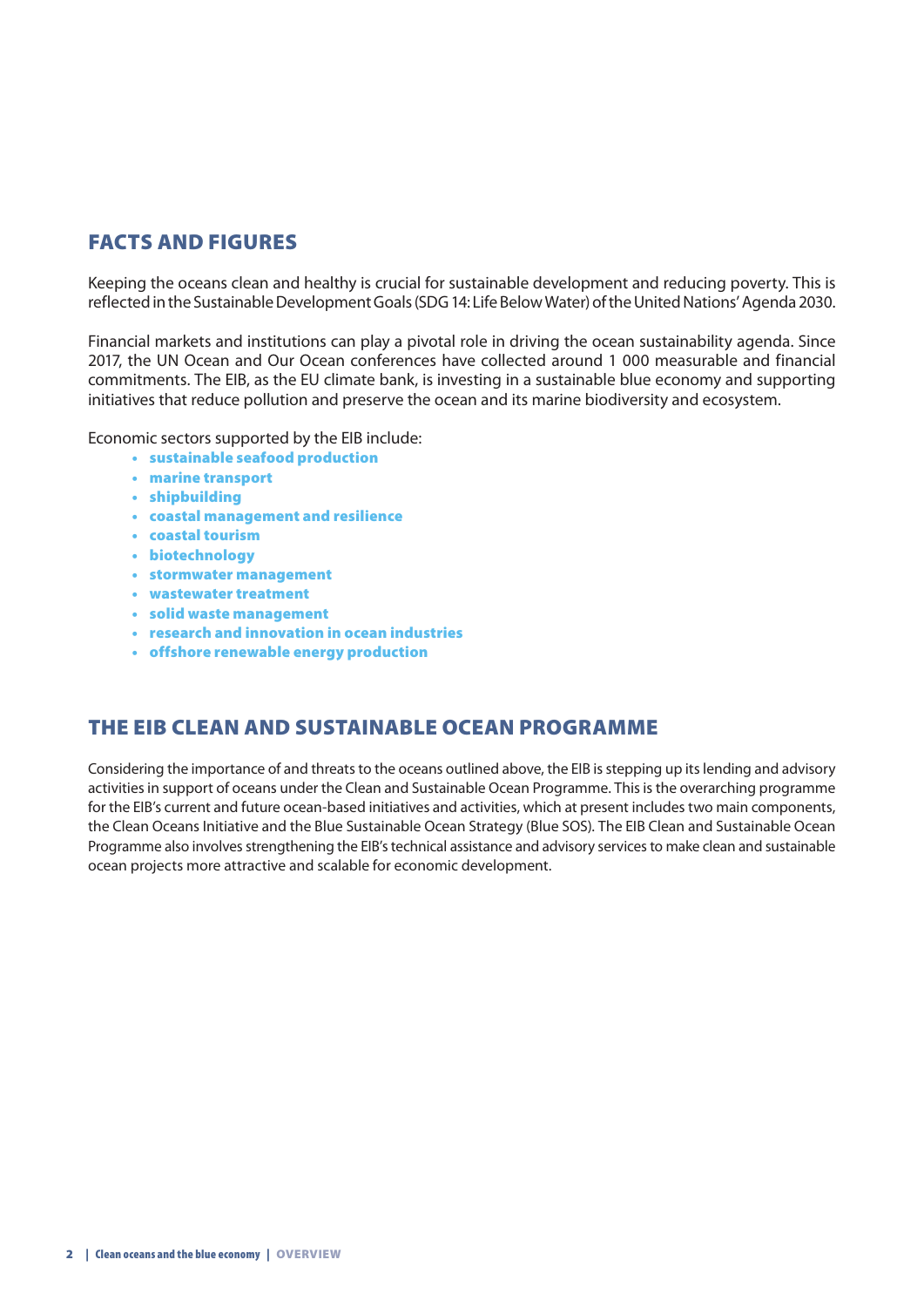

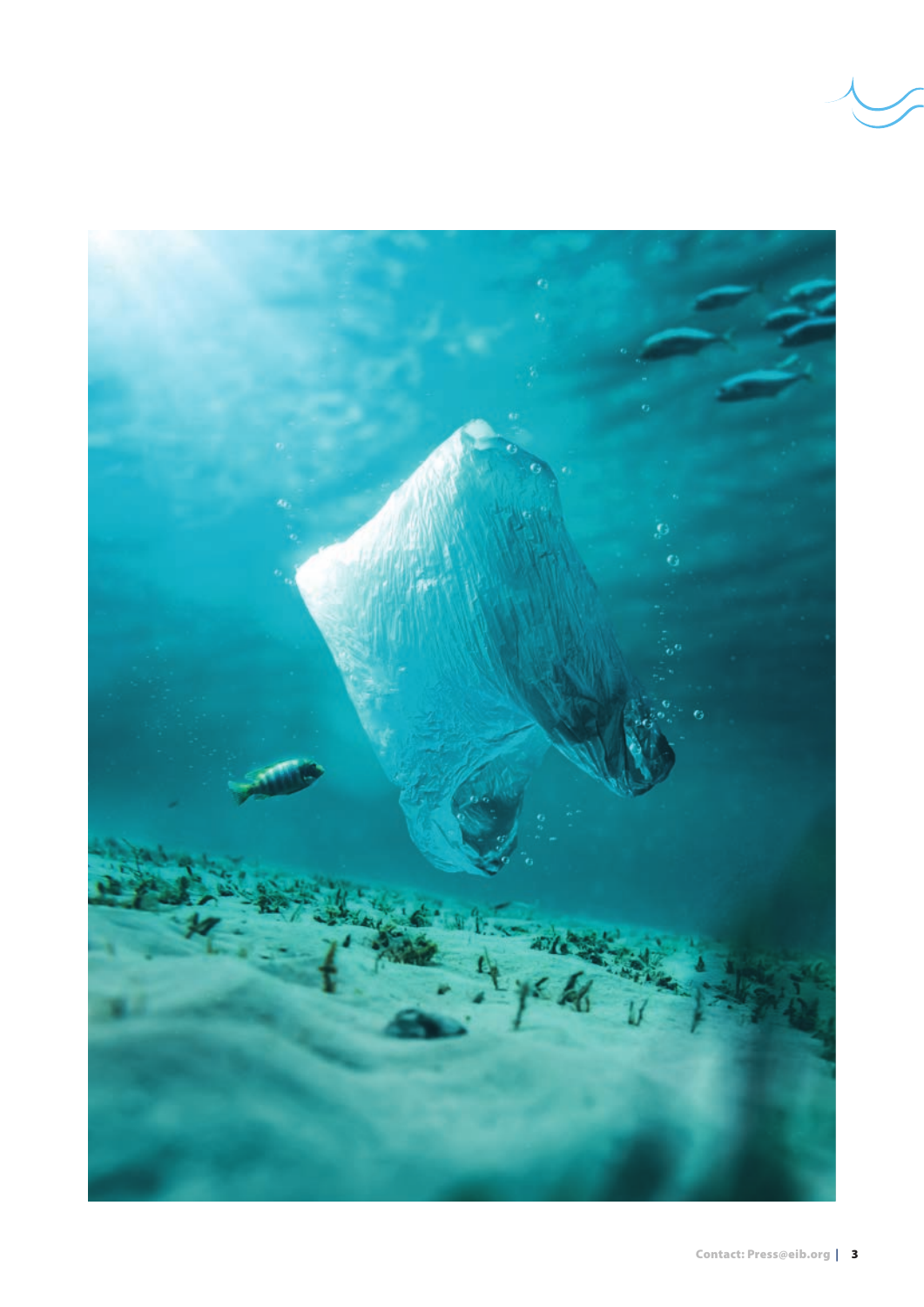# PROJECT HIGHLIGHTS

## **EIB Blue Sustainable Ocean Strategy (Blue SOS)**

As a pledge to the 2019 Our Ocean conference, the EIB launched the Blue Sustainable Ocean Strategy (Blue SOS) to improve the health of oceans, build stronger coastal environments and boost blue economic activity. The EIB has committed to more than doubling its lending to sustainable ocean projects to €2.5 billion over the 2019- 2023 period. This funding is expected to mobilise at least €5 billion of investments for a global sustainable blue economy. As of December 2021, the EIB has deployed under this initiative a total of around €752 million, corresponding to 30% of the target.

**[More information online](https://www.eib.org/en/publications/blue-sustainable-ocean-strategy)**

## **The Clean Oceans Initiative**

The EIB, the German development bank KfW Group and the Agence Française de Développement (AFD) launched the Clean Oceans Initiative at the 2018 IMF/World Bank Annual Meetings. The three banks committed to providing up to €2 billion in lending by 2023 to the public and private sectors for projects that reduce the discharge of plastics into the oceans, focusing on supporting circular solutions to ocean plastic pollution, and aiming to increase the collection and recycling of plastics. Two new partners, from Italy and Spain, Cassa Depositi e Prestiti (CDP) and Instituto de Crédito Oficial (ICO), joined the Clean Oceans Initiative in 2020.

In three years, the Clean Oceans Initiative met 80% of its investment target by providing €1.6 billion of financing.

Projects signed so far under the initiative will benefit more than 20 million people living in Africa, Asia, Latin America and Europe. Examples include improved wastewater treatment in Sri Lanka, China, Egypt and South Africa, solid waste management in Togo and Senegal and stormwater management and flood protection in Benin, Morocco and Ecuador.

At the One Ocean Summit in February 2022, at which the European Bank for Reconstruction and Development (EBRD) became the sixth member of the Clean Oceans Initiative, the initiative announced it would raise its funding target to €4 billion by the end of 2025. **[More information online](https://www.eib.org/en/publications/the-clean-oceans-initiative.htm)**

## **Clean and Sustainable Ocean Partnership with the Asian Development Bank**

In January 2021, the EIB and the Asian Development Bank signed a memorandum of understanding to set up the Clean and Sustainable Ocean Programme, which aims to support joint initiatives on clean and sustainable oceans and the blue economy in the Asia-Pacific region. Both institutions will strengthen their collaboration while financing activities aimed at promoting cleaner oceans through the reduction of land-based plastic and other pollutants discharged into the ocean, and projects which will improve the sustainability of all socioeconomic activities taking place in oceans, or that use ocean-based resources. **[More information online](https://www.eib.org/en/press/all/2021-018-the-asian-development-bank-and-the-european-investment-bank-join-forces-to-protect-the-oceans-and-support-the-sustainable-blue-economy)**

#### **BlueInvest**

BlueInvest is an initiative by the European Commission and the European Investment Fund (EIF) that aims to improve access to finance and investment readiness for enterprises active in the blue economy. The total amount of fund commitments approved or signed for the blue economy by the EIF are estimated to be around €100 million. Based on these investments, the total expected amount of capital that will be mobilised by the funds into the blue economy is €300 million.

**[More information online](https://webgate.ec.europa.eu/maritimeforum/en/frontpage/1451%20.)**

## **Sustainable Blue Economy Finance Principles**

To promote a sustainable blue economy, the EIB pioneered the Sustainable Blue Economy Finance Principles, jointly with the European Commission, WWF for Nature and the World Resources Institute, to guide investors through a pioneering global investment framework towards the sustainable use of the ocean's resources. The principles have been endorsed by the United Nations Environment Programme (UNEP) as a basis for a new Sustainable Blue Economy Finance Initiative under the UNEP Finance Initiative. In 2019, the principles became part of a new initiative under the umbrella of UN Environment, called the Sustainable Blue Economy Finance Initiative. In 2021, the initiative published practical guidance for financial institutions [\(Turning the Tide: How to Finance a Sustainable](https://www.unepfi.org/publications/turning-the-tide/)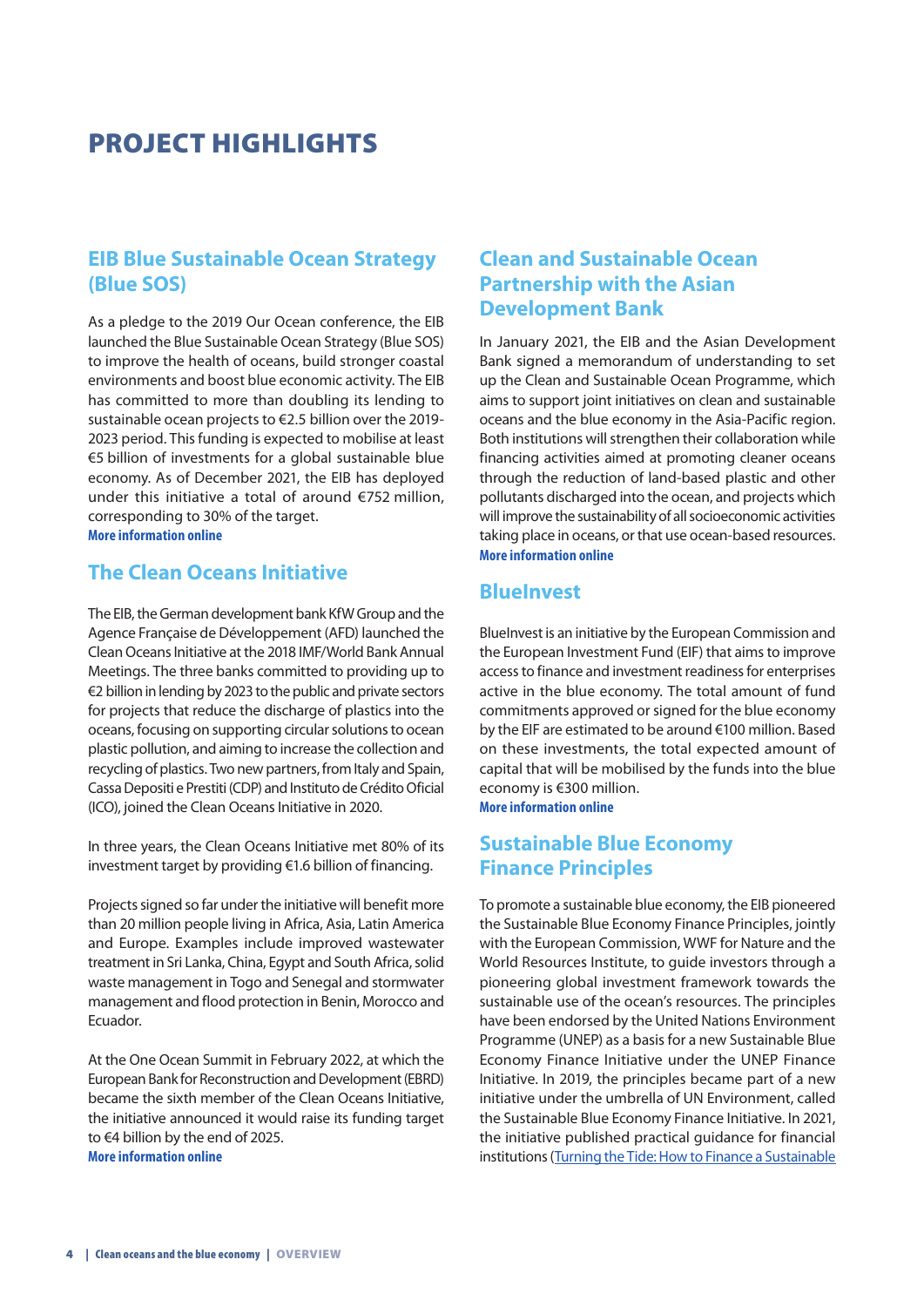[Ocean Recovery](https://www.unepfi.org/publications/turning-the-tide/)) covering five key ocean sectors, chosen for their established connection with private finance: seafood, shipping, ports, offshore renewables and coastal tourism. This guidance will be extended to two additional sectors in 2022: solid waste management and coastal protection. In 2021, the members of the initiative also agreed to report publicly on their progress in implementing the principles.

**[More information online](https://www.unepfi.org/blue-finance/the-principles/)**

## **Increased cooperation with the European Commission to support the EU Sustainable Blue Economy policy**

In May 2021, the European Commission set out a detailed agenda for a sustainable blue economy, which is crucial to achieve the Green Deal's objectives. The European Commission and the EIB Group committed to increase their cooperation on a sustainable blue economy and work jointly with Member States to meet existing financing needs to reduce pollution in European seas and support investment for blue innovation and the blue bioeconomy. Both institutions will carry out a comprehensive market study and identify investable projects for pollution avoidance and reduction. They will offer solutions to increase access to financing, including through risk reduction facilities, provision of equity or loans, grants, all aimed at incentivising private and public financiers to provide additional liquidity to such projects. The EIF and the European Commission will jointly develop solutions for equity and guarantee funding.

**[More information online](https://www.eib.org/en/press/all/2021-161-the-european-commission-and-european-investment-bank-group-join-forces-to-protect-the-oceans-and-boost-investment-in-the-sustainable-blue-economy)**

## **Green shipping**

The EIB is a long-standing supporter of the shipping sector's decarbonisation and depollution agendas, promoting sustainable transport and environmental protection in this field in Europe. Between 2016 and 2021, the Bank invested €903 million in green maritime transport.

The Bank supports both the construction of new ships and the retrofitting of green technologies on existing vessels that improve their energy efficiency and reduce harmful emissions. Moreover, the Bank provides support to port infrastructure that helps reduce emissions and pollution from docked ships (shore-side electrification and ship waste reception facilities, for example).

## **Sustainable aquaculture and sustainable fisheries**

The EIB supports the aquaculture and sustainable fisheries sectors mainly in cooperation with local banks and other institutions that offer special financing for small and medium-sized enterprises. Between 2016 and 2021, the EIB provided financing of around €252.2 million for sustainable seafood production in the European Union. This includes fisheries, aquaculture and the processing and preserving of seafood. The EIB has also undertaken to invest up to \$20 million in the Sustainable Ocean Fund, which will support the sustainable management of fisheries, aquaculture, the seafood supply chain and coastal development in Latin America, Africa and Asia.

## **Supporting research and innovation in the blue economy**

The EIB Group has first-hand experience in developing instruments that overcome barriers to the implementation of investment projects across the maritime sector, notably via InnovFin (a joint EIB-European Commission programme supporting financing and advisory services for innovative solutions) and the EIF. For instance, the EIB has been active in the development of renewable ocean energy, an emerging blue economy sector.

Working closely with the European Commission's DG-Mare, the European Union Agency for the Space Programme (EUSPA) and the Copernicus Marine Service, the EIB is exploring market failures that could be addressed to enable the development of blue digital technologies to monitor and help protect oceans. Blue digital technologies can help improve rescue services, avert the impact of storms and produce clean energy from the oceans.

## **Offshore wind industry**

The EIB has been at the heart of financing growth in the offshore wind industry, co-financing around 40% of all installed capacity in Europe. This support stemmed from a deliberate choice in the mid-2000s to engage with emerging renewable technologies. Since such investment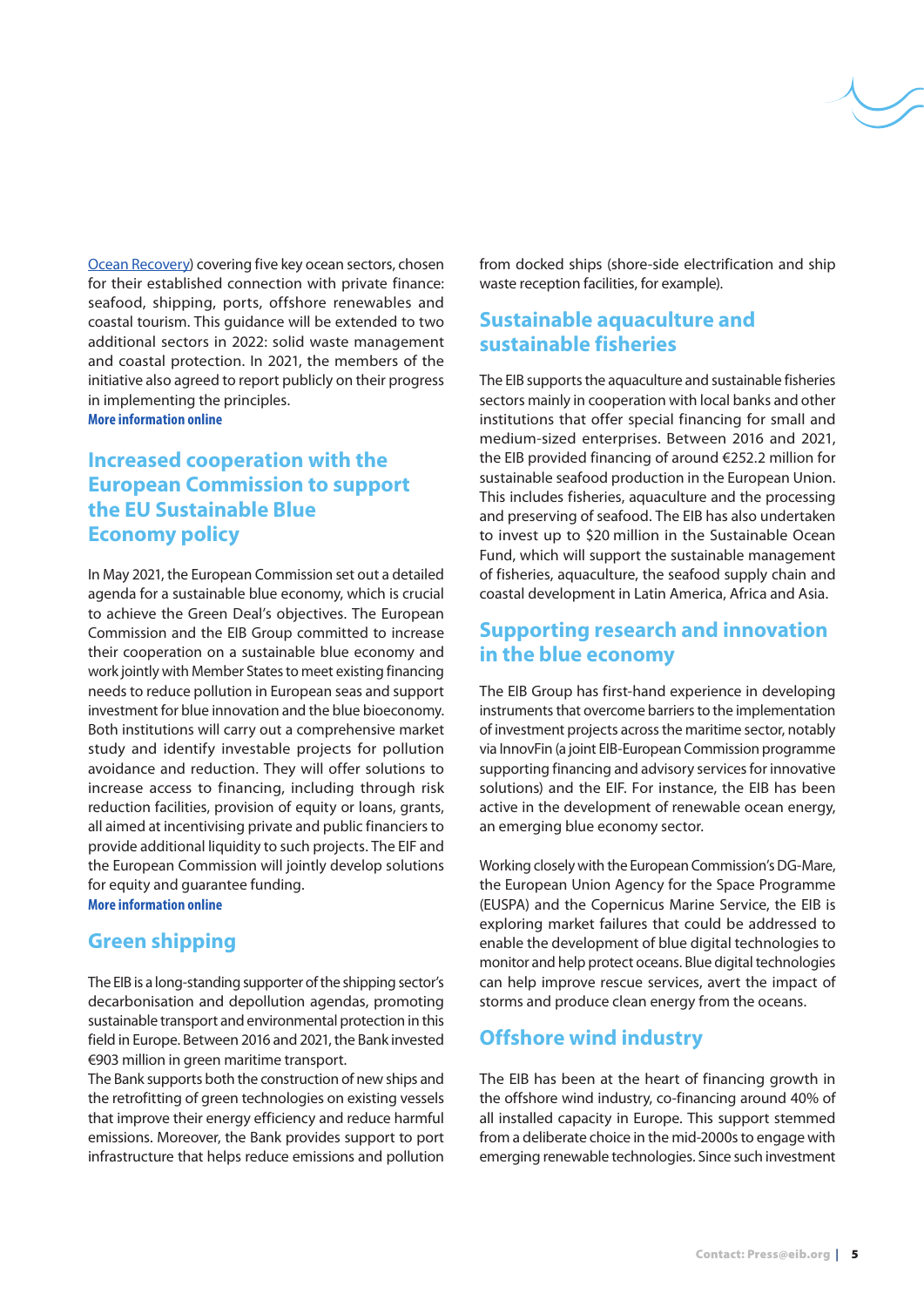## PROJECT HIGHLIGHTS

was risky at the time, the EIB came in to fill the financing gap faced by the sector. Since 2003, the EIB has financed 33 offshore wind and transmission projects in Belgium, Denmark, Germany, France, the Netherlands, Portugal and the United Kingdom for a total signed loan amount of more than €10 billion. This long-standing commitment has enabled the EIB to become a reliable and trusted partner of the offshore wind industry. The Bank intends to continue supporting ongoing development and innovation in the sector, for example in the field of floating offshore wind. Despite being in the early stages of their development, floating offshore wind technologies are promising, as they open up the possibility of wind projects in deeper waters (more than 30-40 m) — such as those of the Mediterranean — where the traditional fixed foundation technology would normally not be economically viable. The EIB is supporting the commercial demonstration and deployment of innovative floating wind energy technologies. The first project in this sector is the Windfloat project from the Portuguese company Windplus, which is being financed with a  $€60$  million loan under the InnovFin Energy Demonstration Project programme with the support of the European Commission.

#### **Wave energy technology**

In addition to floating wind energy technologies, the Bank stands ready to support the commercial demonstration of innovative wave and tidal technologies. The sector has matured in recent years with many devices completing their offshore testing on a commercial scale. With upcoming support from the European Commission's Innovation Fund, the sector can make the leap and enable the implementation of multi-megawatt commercial projects. The EIB can support the deployment of these technologies with technical and financial advisory and financing. A first example in this field is the financing of the commercialisation of the WaveRoller device under the InnovFin Energy Demonstration Projects programme with the support of the European Commission.

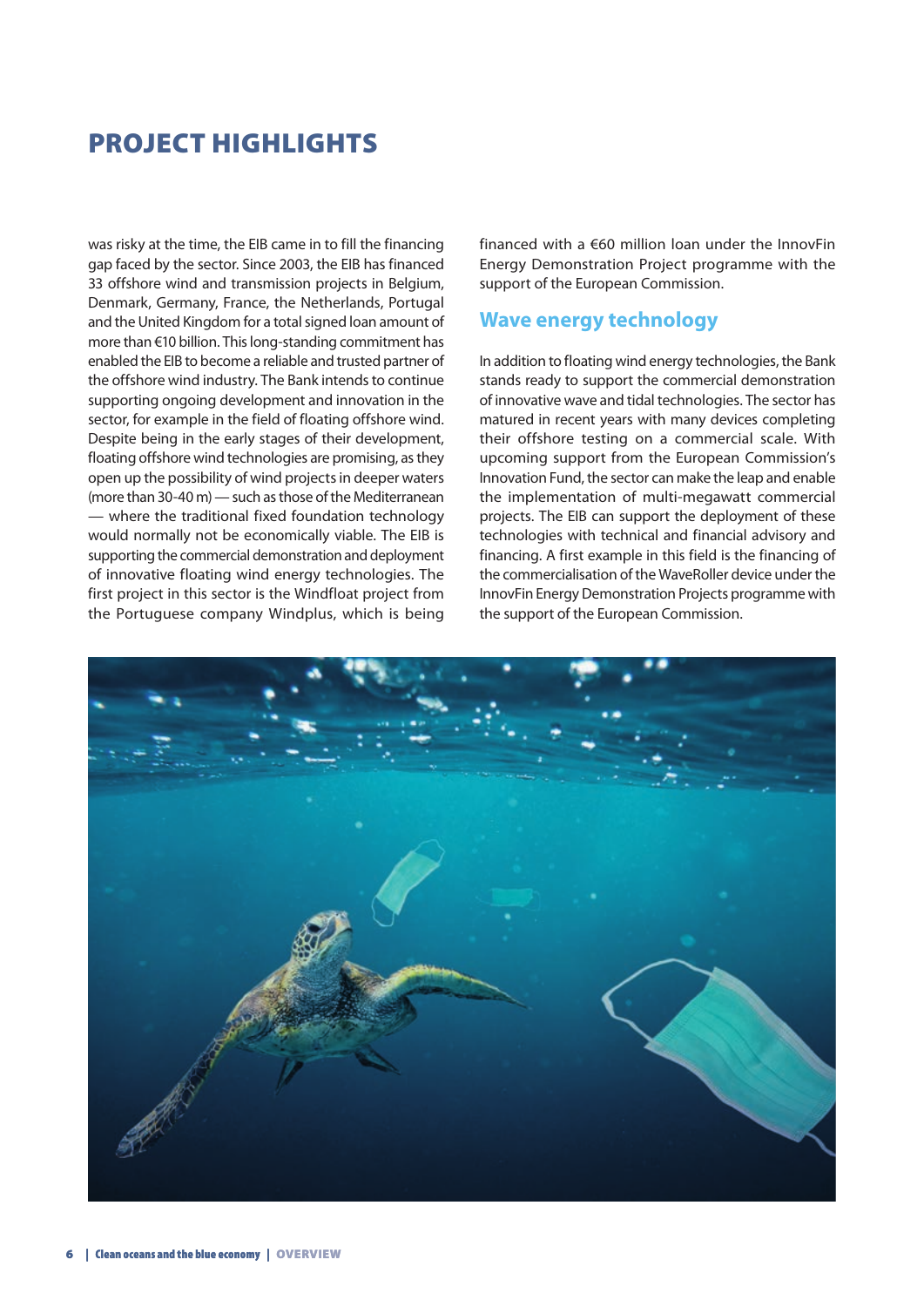## RESOURCES

#### WEB PAGE

• **[Preserving our oceans](https://www.eib.org/en/about/initiatives/preserving-our-oceans/index.htm)**

#### PRESS ARTICLES

- **[The Clean Oceans Initiative doubles its commitment to provide €4 billion by 2025 to protect the](https://www.eib.org/en/press/all/2022-092-the-clean-oceans-initiative-doubles-its-commitment-to-provide-eur4-billion-by-2025-to-protect-the-oceans-and-welcomes-ebrd-as-new-member)  [oceans and welcomes EBRD as new member](https://www.eib.org/en/press/all/2022-092-the-clean-oceans-initiative-doubles-its-commitment-to-provide-eur4-billion-by-2025-to-protect-the-oceans-and-welcomes-ebrd-as-new-member)**
- **[The European Commission and EIB Group join forces to protect the oceans and boost investment in](https://www.eib.org/en/press/all/2021-161-the-european-commission-and-european-investment-bank-group-join-forces-to-protect-the-oceans-and-boost-investment-in-the-sustainable-blue-economy)  [the sustainable blue economy](https://www.eib.org/en/press/all/2021-161-the-european-commission-and-european-investment-bank-group-join-forces-to-protect-the-oceans-and-boost-investment-in-the-sustainable-blue-economy)**
- **[The Asian Development Bank and the EIB join forces to protect the oceans and support the](https://www.eib.org/en/press/all/2021-018-the-asian-development-bank-and-the-european-investment-bank-join-forces-to-protect-the-oceans-and-support-the-sustainable-blue-economy)  [sustainable blue economy](https://www.eib.org/en/press/all/2021-018-the-asian-development-bank-and-the-european-investment-bank-join-forces-to-protect-the-oceans-and-support-the-sustainable-blue-economy)**
- **[First BlueInvest fund agreements secure €45 million for the blue economy \(eif.org\)](https://www.eif.org/what_we_do/equity/news/2021/first-blueinvest-fund-agreements-secure-eur-45-million-blue-economy.htm)**
- **[The Clean Oceans Initiative reaches two-thirds of its five-year financing target and expands with](https://www.eib.org/en/press/all/2020-276-the-clean-oceans-initiative-reaches-two-thirds-of-its-5-year-financing-target-and-expands-with-cdp-and-ico-as-new-members)  [CDP and ICO as new members \(eib.org\)](https://www.eib.org/en/press/all/2020-276-the-clean-oceans-initiative-reaches-two-thirds-of-its-5-year-financing-target-and-expands-with-cdp-and-ico-as-new-members)**
- **[Protecting the heart and lungs of the planet](https://www.globalcapital.com/globalmarkets/article/28mtzhuukcqzvoxepbkzk/ssa/protecting-the-heart-and-lungs-of-the-planet)**

#### BROCHURES

- **[Blue Sustainable Ocean Strategy](https://www.eib.org/en/publications/blue-sustainable-ocean-strategy.htm)**
- **[The Clean Oceans Initiative \(eib.org\)](https://www.eib.org/en/publications/the-clean-oceans-initiative.htm)**
- **[The Ocean Plastics Reduction Guide \(eib.org\)](https://www.eib.org/en/publications/the-ocean-plastics-reduction-guide)**

#### BLOG STORIES

- **[Plant-waste cups, alternative to plastic, help solve pollution \(eib.org\)](https://www.eib.org/en/stories/plant-waste-cups)**
- **[Modern research on the Greek island where computers were born \(eib.org\)](https://www.eib.org/en/stories/greece-climate-change-infrastructure)**
- **[Climate solutions: Investment to save the seas](https://www.eib.org/en/essays/blue-economy-investment)**
- **[The clam-fishing town that ran out of clams](https://www.eib.org/en/stories/ocean-fund-saves-fishing.htm)**
- **[Wave energy: The diver who saw the power around him](https://www.eib.org/en/stories/wave-energy.htm)**
- **[Offshore wind: How a single wind turbine can power an entire city](https://www.eib.org/en/stories/offshore-wind-size-does-matter)**

#### VIDEOS AND PODCASTS

- **[ADB and EIB working together for cleaner and healthier oceans](https://www.eib.org/en/videos/adb-and-eib-working-together-for-cleaner-and-healthier-oceans)**
- **[ADB and EIB virtual signature launching the new Clean and Sustainable Ocean Partnership](https://www.eib.org/en/videos/adb-and-eib-virtual-signature-launching-the-new-clean-and-sustainable-ocean-partnership)**
- **[The EIB Blue SOS Protecting the health of our oceans](https://www.eib.org/en/videos/blue-sos-protecting-the-health-of-our-oceans)**
- **[The Global Climate City Challenge: Cotonou, Benin \(eib.org\)](https://www.eib.org/en/videos/the-global-climate-city-challenge-cotonou-benin)**
- **[EIB KfW AFD Clean Oceans Initiative: Letting our oceans breathe](https://www.youtube.com/watch?v=61-ykBbRwiY)**
- **[The Clean Oceans Initiative: supporting projects that preserve the oceans \(eib.org\)](https://www.eib.org/en/videos/clean-oceans-initiative-supporting-projects-preserve-oceans)**
- **[The Clean Oceans Initiative in 30 seconds \(eib.org\)](https://www.eib.org/en/videos/cop24-barbara-schnell)**
- **[Podcast: Singin' the blues for the oceans blue \(eib.org\)](https://www.eib.org/en/podcasts/climate-podcast-oceans)**